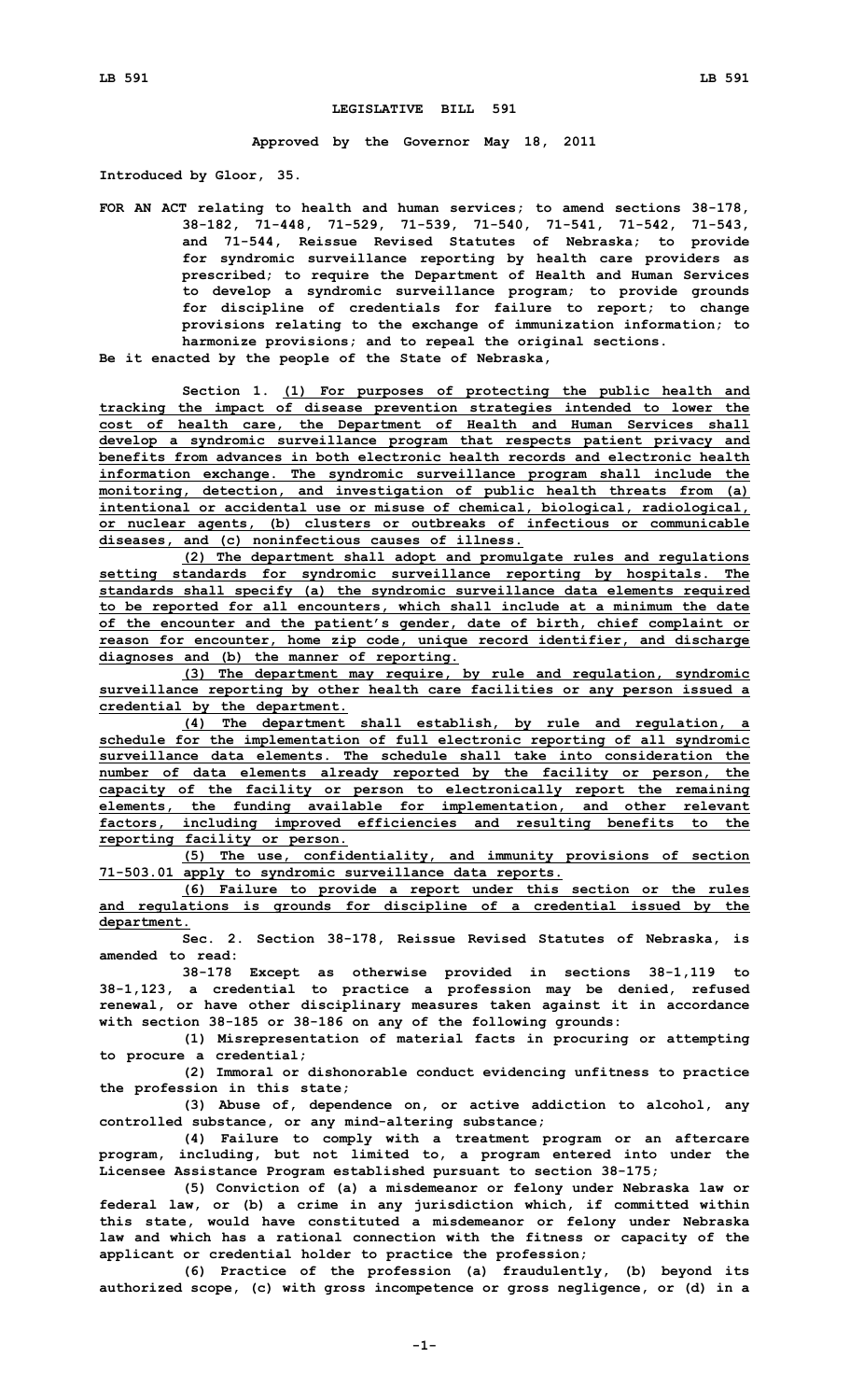**pattern of incompetent or negligent conduct;**

**(7) Practice of the profession while the ability to practice is impaired by alcohol, controlled substances, drugs, mind-altering substances, physical disability, mental disability, or emotional disability;**

**(8) Physical or mental incapacity to practice the profession as evidenced by <sup>a</sup> legal judgment or <sup>a</sup> determination by other lawful means;**

**(9) Illness, deterioration, or disability that impairs the ability to practice the profession;**

**(10) Permitting, aiding, or abetting the practice of <sup>a</sup> profession or the performance of activities requiring <sup>a</sup> credential by <sup>a</sup> person not credentialed to do so;**

**(11) Having had his or her credential denied, refused renewal, limited, suspended, revoked, or disciplined in any manner similar to section 38-196 by another state or jurisdiction based upon acts by the applicant or credential holder similar to acts described in this section;**

**(12) Use of untruthful, deceptive, or misleading statements in advertisements;**

**(13) Conviction of fraudulent or misleading advertising or conviction of <sup>a</sup> violation of the Uniform Deceptive Trade Practices Act;**

**(14) Distribution of intoxicating liquors, controlled substances, or drugs for any other than lawful purposes;**

**(15) Violations of the Uniform Credentialing Act or the rules and regulations relating to the particular profession;**

**(16) Unlawful invasion of the field of practice of any profession regulated by the Uniform Credentialing Act which the credential holder is not credentialed to practice;**

**(17) Violation of the Uniform Controlled Substances Act or any rules and regulations adopted pursuant to the act;**

**(18) Failure to file <sup>a</sup> report required by section 38-1,124 or 38-1,125 or section 1 of this act;**

**(19) Failure to maintain the requirements necessary to obtain <sup>a</sup> credential;**

**(20) Violation of an order issued by the department;**

**(21) Violation of an assurance of compliance entered into under section 38-1,108;**

**(22) Failure to pay an administrative penalty;**

**(23) Unprofessional conduct as defined in section 38-179; or**

**(24) Violation of the Automated Medication Systems Act.**

**Sec. 3. Section 38-182, Reissue Revised Statutes of Nebraska, is amended to read:**

**38-182 <sup>A</sup> credential to operate <sup>a</sup> business may be denied, refused renewal, or have disciplinary measures taken against it in accordance with section 38-196 on any of the following grounds:**

**(1) Violation of the Uniform Credentialing Act or the rules and regulations adopted and promulgated under such act relating to the applicable business;**

**(2) Committing or permitting, aiding, or abetting the commission of any unlawful act;**

**(3) Conduct or practices detrimental to the health or safety of an individual served or employed by the business;**

**(4) Failure to allow an agent or employee of the department access to the business for the purposes of inspection, investigation, or other information collection activities necessary to carry out the duties of the department; or**

**(5) Discrimination or retaliation against an individual served or employed by the business who has submitted <sup>a</sup> complaint or information to the department or is perceived to have submitted <sup>a</sup> complaint or information to the department; or.**

**(6) Failure to file <sup>a</sup> report required by section 1 of this act.**

**Sec. 4. Section 71-448, Reissue Revised Statutes of Nebraska, is amended to read:**

**71-448 The Division of Public Health of the Department of Health and Human Services may take disciplinary action against <sup>a</sup> license issued under the Health Care Facility Licensure Act on any of the following grounds:**

**(1) Violation of any of the provisions of the Assisted-Living Facility Act, the Health Care Facility Licensure Act, the Nebraska Nursing Home Act, or the rules and regulations adopted and promulgated under such acts;**

**(2) Committing or permitting, aiding, or abetting the commission of any unlawful act;**

**(3) Conduct or practices detrimental to the health or safety of <sup>a</sup> person residing in, served by, or employed at the health care facility or**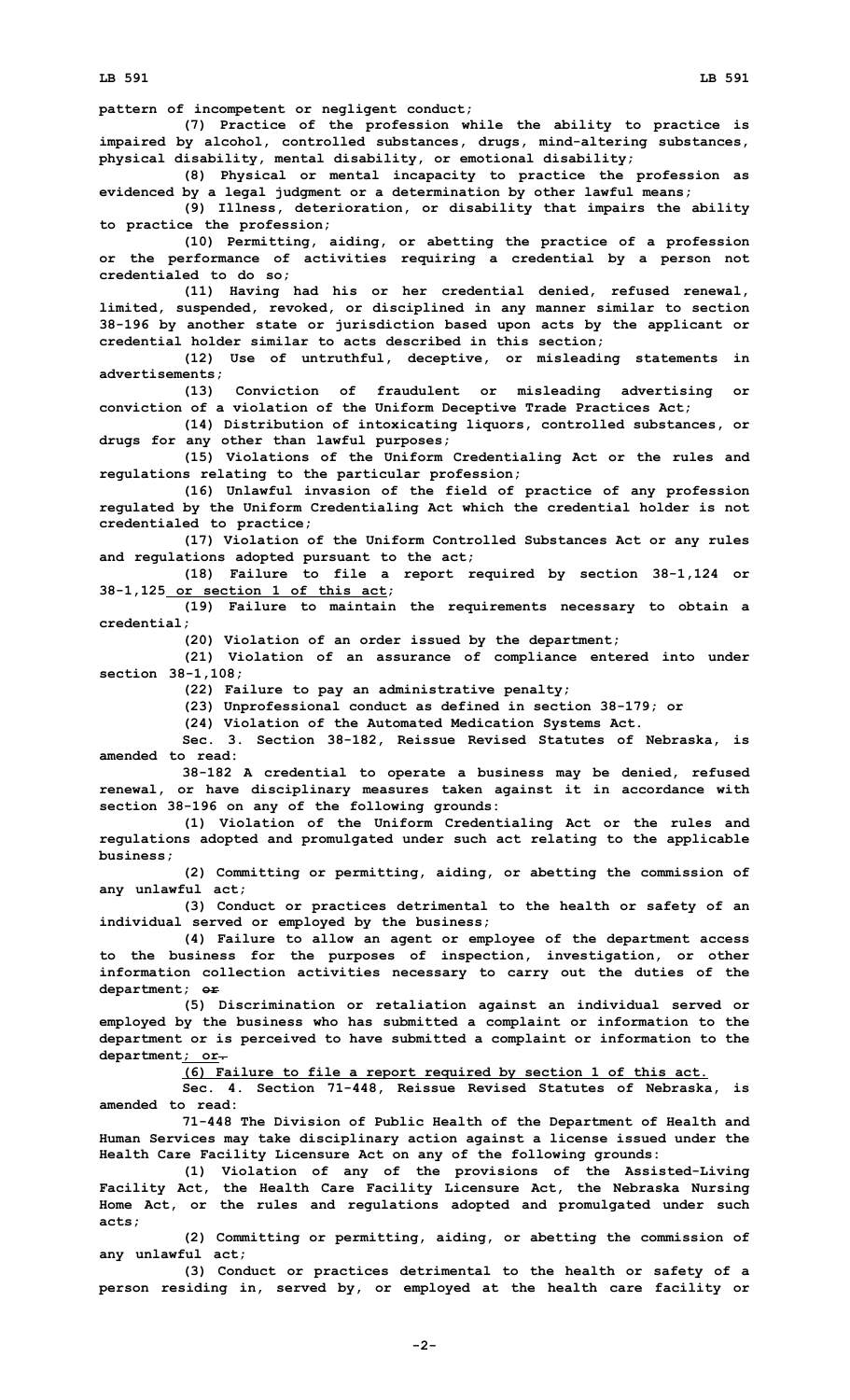**LB 591 LB 591**

**health care service;**

**(4) <sup>A</sup> report from an accreditation body or public agency sanctioning, modifying, terminating, or withdrawing the accreditation or certification of the health care facility or health care service;**

**(5) Failure to allow an agent or employee of the Department of Health and Human Services access to the health care facility or health care service for the purposes of inspection, investigation, or other information collection activities necessary to carry out the duties of the Department of Health and Human Services;**

**(6) Discrimination or retaliation against <sup>a</sup> person residing in, served by, or employed at the health care facility or health care service who has submitted <sup>a</sup> complaint or information to the Department of Health and Human Services;**

**(7) Discrimination or retaliation against <sup>a</sup> person residing in, served by, or employed at the health care facility or health care service who has presented <sup>a</sup> grievance or information to the office of the state long-term care ombudsman;**

**(8) Failure to allow <sup>a</sup> state long-term care ombudsman or an ombudsman advocate access to the health care facility or health care service for the purposes of investigation necessary to carry out the duties of the office of the state long-term care ombudsman as specified in the rules and regulations adopted and promulgated by the Department of Health and Human Services;**

**(9) Violation of the Emergency Box Drug Act;**

**(10) Failure to file <sup>a</sup> report required by section 38-1,127 or section 1 of this act;**

**(11) Violation of the Medication Aide Act;**

**(12) Failure to file <sup>a</sup> report of suspected abuse or neglect as required by sections 28-372 and 28-711; or**

**(13) Violation of the Automated Medication Systems Act.**

**Sec. 5. Section 71-529, Reissue Revised Statutes of Nebraska, is amended to read:**

**71-529 The Department of Health and Human Services may participate in the national efforts described in sections 71-527 and 71-528 and may develop <sup>a</sup> statewide immunization action plan which is comprehensive in scope and reflects contributions from <sup>a</sup> broad base of providers and consumers. In order to implement the statewide immunization action plan, the department may:**

**(1) Actively seek the participation and commitment of the public, health care professionals and facilities, the educational community, and community organizations in <sup>a</sup> comprehensive program to ensure that the state's children are appropriately immunized;**

**(2) Apply for and receive public and private awards to purchase vaccines and to administer <sup>a</sup> statewide comprehensive program;**

**(3) Provide immunization information and education to the public, parents, health care providers, and educators to establish and maintain <sup>a</sup> high level of awareness and demand for immunization by parents;**

**(4) Assist parents, health care providers, and communities in developing systems, including demonstration and pilot projects, which emphasize well-child care and the use of private practitioners and which improve the availability of immunization and improve management of immunization delivery so as to ensure the adequacy of the vaccine delivery system;**

**(5) Evaluate the effectiveness of these statewide efforts, conduct ongoing measurement of children's immunization status, identify children at special risk for deficiencies in immunization, and report on the activities of the statewide immunization program annually to the Legislature and the citizens of Nebraska;**

**(6) Recognize persons who volunteer their efforts towards achieving the goal of providing immunization of the children of Nebraska and in meeting the Healthy People 2000 objective of series-complete immunization coverage for ninety percent or more of United States children by their second birthday;**

**(7) Establish <sup>a</sup> statewide program to immunize Nebraska children from birth up to six years of age against measles, mumps, rubella, poliomyelitis, diphtheria, pertussis, tetanus, hepatitis B, and haemophilus influenzae type B. The program shall serve children who are not otherwise eligible for childhood immunization coverage with medicaid or other federal funds or are not covered by private third-party payment; and**

**(8) Contract to provide vaccine under the statewide program authorized under subdivision (7) of this section without cost to health care providers subject to the following conditions:**

**(a) In order to receive vaccine without cost, health care providers shall not charge for the cost of the vaccine. Health care providers may**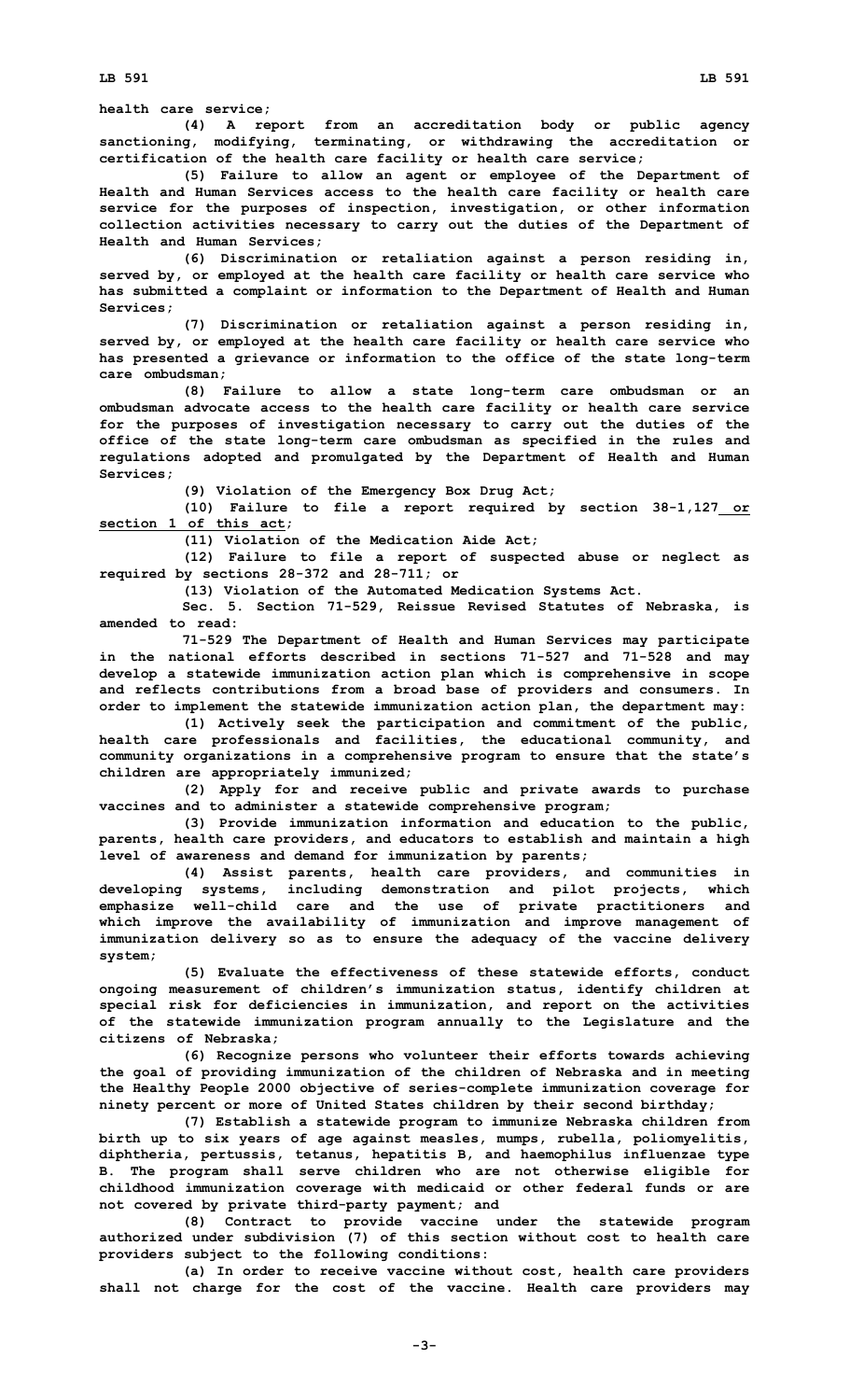**charge <sup>a</sup> fee for the administration of the vaccine but may not deny service because of the parent's or guardian's inability to pay such fee. Fees for administration of the vaccine shall be negotiated between the department and the health care provider, shall be uniform among participating providers, and shall be no more than the cost ceiling for the region in which Nebraska is included as set by the Secretary of the United States Department of Health and Human Services for the Vaccines for Children Program authorized by the Omnibus Budget Reconciliation Act of 1993;**

**(b) Health care providers shall administer vaccines according to the schedule recommended by the Advisory Committee on Immunization Practices of the Centers for Disease Control and Prevention or by the American Academy of Pediatrics unless in the provider's medical judgment, subject to accepted medical practice, such compliance is medically inappropriate; and**

**(c) Health care providers shall maintain records on immunizations as prescribed by this section for inspection and audit by the Department of Health and Human Services or the Auditor of Public Accounts, including responses by parents or guardians to simple screening questions related to payment coverage by public or private third-party payors, identification of the administration fee as separate from any other cost charged for other services provided at the same time the vaccination service is provided, and other information as determined by the department to be necessary to comply with subdivision (5) of this section. Such immunization records may also be used for information exchange as provided in sections 71-539 to 71-544 and section 7 of this act.**

**Sec. 6. Section 71-539, Reissue Revised Statutes of Nebraska, is amended to read:**

**71-539 It is the intent of the Legislature that sections 71-539 to 71-544 and section 7 of this act provide for the exchange of immunization information between professionals, facilities, and departments health care professionals, health care facilities, health care services, schools, postsecondary educational institutions, licensed child care facilities, electronic health-record systems, public health departments, health departments of other states, Indian health services, and tribes for the purpose of protecting the public health by facilitating age-appropriate immunizations which will minimize the risk of outbreak of childhood vaccine-preventable diseases.**

**Sec. 7. The Department of Health and Human Services shall establish an immunization information system for the purpose of providing <sup>a</sup> central data base of immunization information which can be accessed pursuant to rules and regulations of the department by any person or entity listed in section 71-539, by <sup>a</sup> patient, and by <sup>a</sup> patient's parent or legal guardian if the patient is <sup>a</sup> minor or under guardianship. In order to facilitate operation of the immunization information system, the department shall provide the system with access to all records of the department, including, but not limited to, vital records.**

**Sec. 8. Section 71-540, Reissue Revised Statutes of Nebraska, is amended to read:**

**71-540 All immunization information may be shared with the Department of Health and Human Services and entered into the central data base created pursuant to section 7 of this act. A patient or, if the patient is <sup>a</sup> minor, the patient's parent or legal guardian may deny access under sections 71-539 to 71-544 and section 7 of this act to the patient's immunization information by signing <sup>a</sup> nondisclosure form with the professional or entity which provided the immunization and with the department. The nondisclosure form shall be kept with the immunization information of the patient, and such immunization information is considered restricted immunization information.**

**Sec. 9. Section 71-541, Reissue Revised Statutes of Nebraska, is amended to read:**

**71-541 <sup>A</sup> physician, an advanced practice registered nurse practicing under and in accordance with his or her applicable certification act, <sup>a</sup> physician assistant, <sup>a</sup> pharmacist, <sup>a</sup> licensed health care facility, <sup>a</sup> public immunization clinic, <sup>a</sup> local or district health department, and the Department of Health and Human Services may share immunization information which is not restricted under section 71-540. Any person or entity authorized under section 7 of this act to access immunization information in the immunization information system established pursuant to section 7 of this act may access such information pursuant to rules and regulations of the Department of Health and Human Services for purposes of direct patient care, public health activities, or enrollment in school or child care services. The unrestricted immunization information shared may include, but is not limited to, the patient's name, and date of birth, the dates and vaccine types administered, and any immunization information obtained from other sources. A person or**